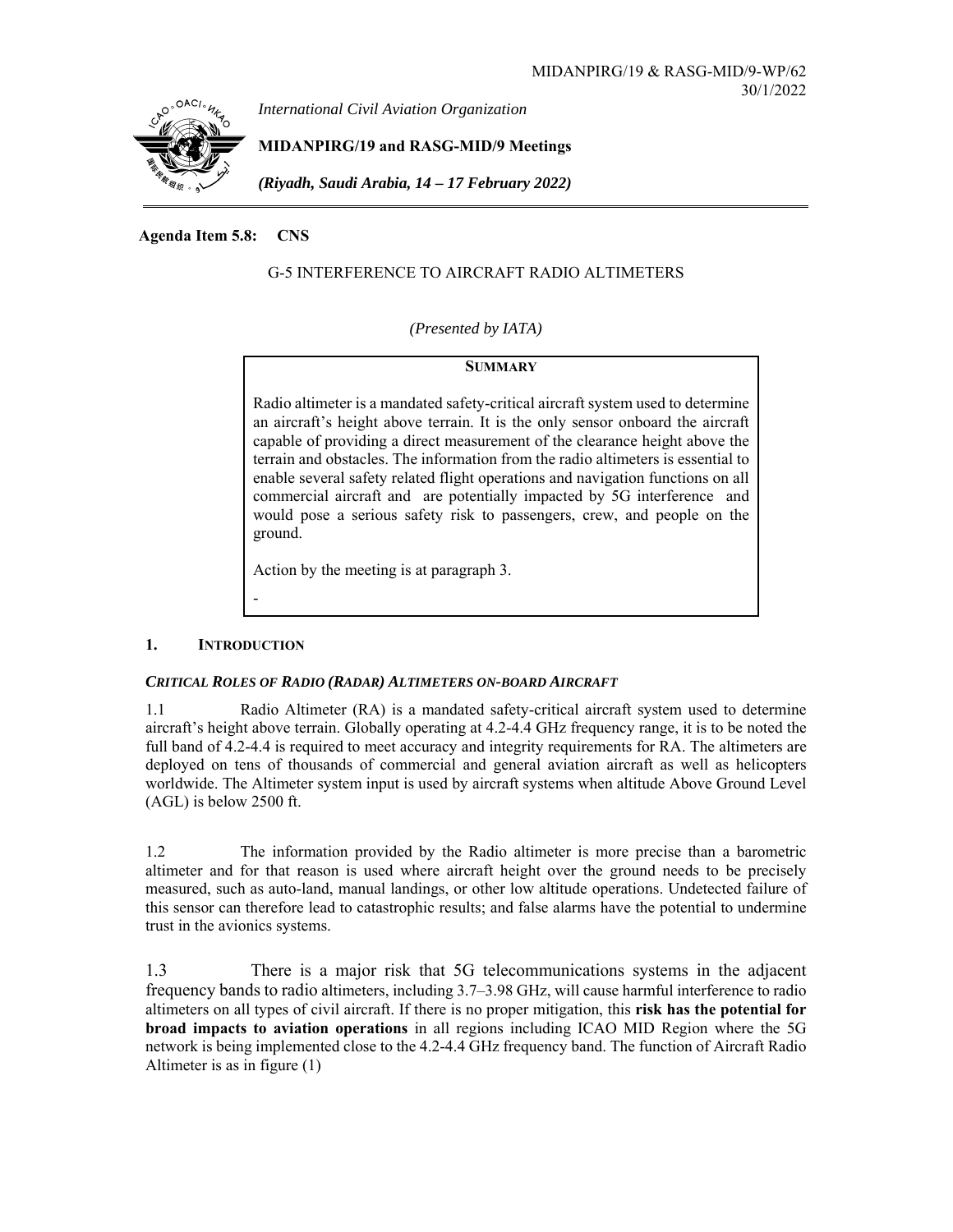

1.4 Interference to RA operations can affect potential equipment on board aircraft including:

- Enhanced Ground Proximity Warning Systems (EGPWS)
- Traffic Alert and Collision Avoidance Systems (TCAS II)
- Take-off guidance systems
- Flight Control (control surface)
- Tail strike prevention systems
- Windshear detection systems
- Envelope Protection Systems
- Altitude safety call outs/alerts
- Auto-throttle
- Thrust reversers
- Flight Director
- Primary Flight Display of height above ground
- Alert/warning or alert/warning inhibit
- Stick pusher / stick shaker
- Engine and wing anti-ice systems
- Automatic Flight Guidance and Control Systems (AFGCS)
- Autoland functions particularly in low visibility auto approach operation,
- Class A Terrain Awareness Warning Systems (TAWS-A)

#### *Global summary of 5G deployment proposals*

1.5 Globally, auctions/proposals for 5G spectrum are being planned/conducted in various countries. As of this writing, the following figure summarized some 5G deployment proposals being considered.

1.6 It is to be noted that the decisions on spectrum allocations rest fully within each national telecommunication regulator. Adding to the complexity, 5G deployment proposals and associated conditions are varied technically from one country to another. The differences can be, for example, in terms of which spectrum will be considered for 5G, where the 5G transmitter can be located and what the maximum transmitting power 5G base station can use.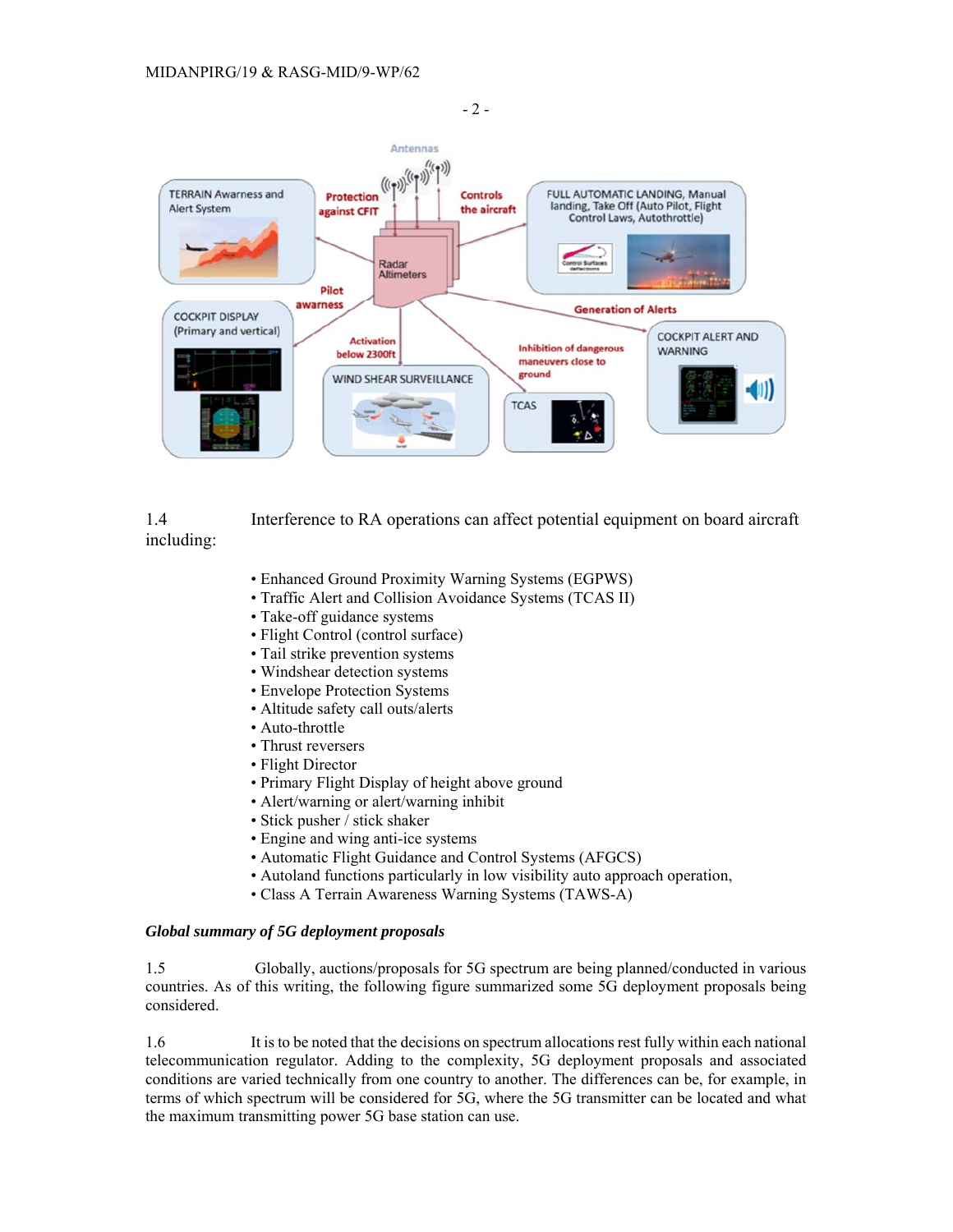

1.7 It is to be noted that the decisions on spectrum allocations rest fully within each national telecommunication regulator. Adding to the complexity, 5G deployment proposals and associated conditions are varied technically from one country to another. The differences can be, for example, in terms of which spectrum will be considered for 5G, where the 5G transmitter can be located and what the maximum transmitting power 5G base station can use.

#### **2. DISCUSSION**

**2**.1 The collective global aviation community formally recognizes and expresses safety concerns arising from harmful interference to radio altimeters, if not properly mitigated. Below are some of the concerns expressed:

- ICAO In ICAO State Letter dated 25 March 2021, ICAO Secretary General notes that "harmful interference to the function of the radio altimeter during any phase of flight may pose a serious safety risk to passengers, crew and people on the ground" and encourages "Administration[s] to consider as a priority, public and aviation safety when deciding how to enable cellular broadband/5G services in radio frequency bands near the bands used by radio altimeters.".
- ICAO HIGH-LEVEL CONFERENCE ON COVID-19 (HLCC 2021) held in Montréal, Canada, 12 to 22 October 2021adopted recommendation related to Radio Altimeters:

Recommendation *5/5 — Mitigating the risk of 5G implementation to safety-critical radio altimeter functions* 

#### *That States:*

*a) consider, as a priority, public and aviation safety when deciding how to enable cellular broadband/5G services.* 

*b) consult with aviation safety regulators, subject matter experts and airspace users, to provide all necessary considerations and regulatory measures to ensure that incumbent aviation systems and services are free from harmful interference; and* 

*That ICAO:* 

- 3 -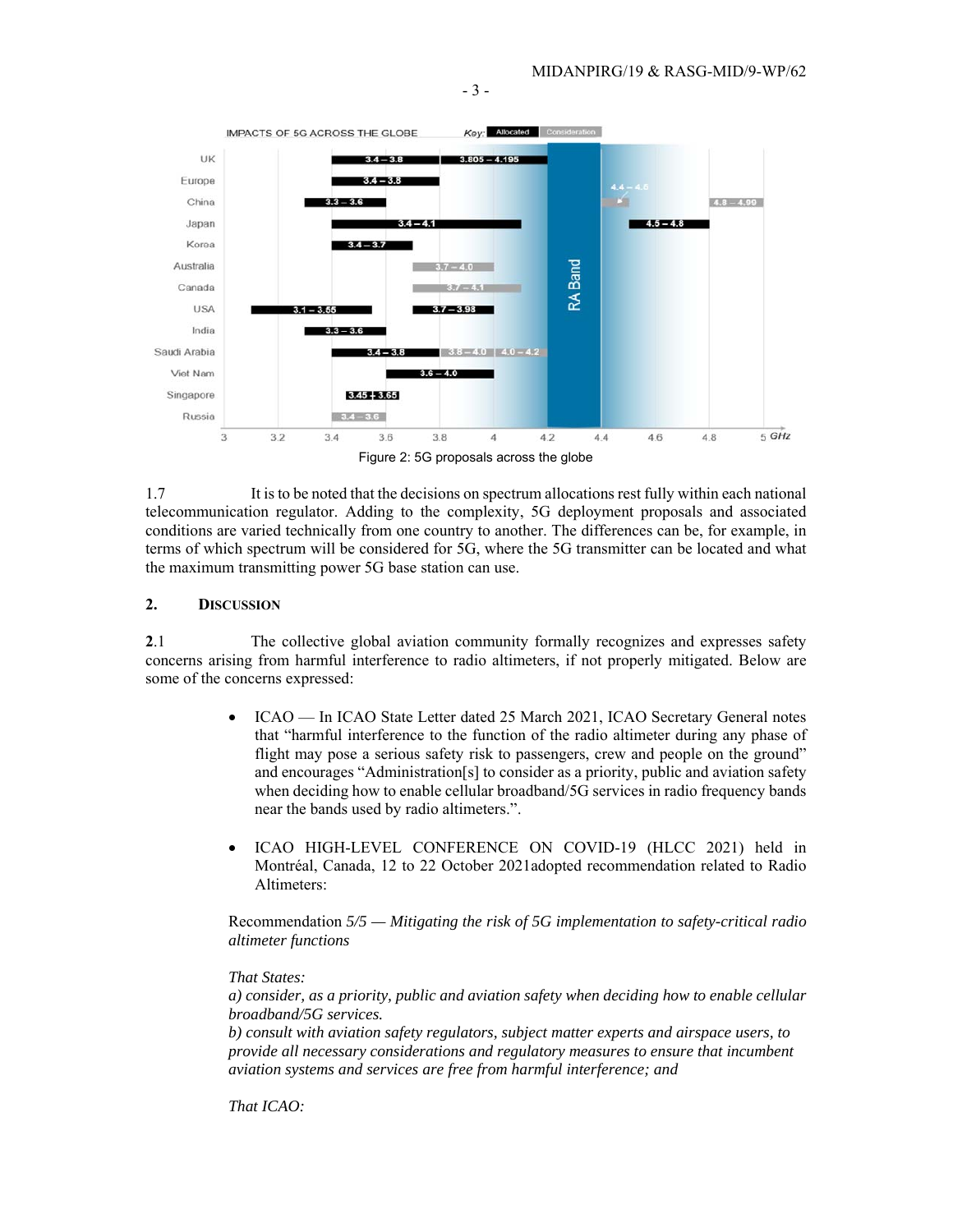*c) continue coordinated aviation efforts, particularly at the International Telecommunication Union (ITU), to protect radio frequency spectrum used by aeronautical safety* 

- IATA and IFALPA In a problem statement endorsed by ICAO Flight Operations Panel, IATA and IFALPA jointly states that "the radar altimeter is one of the most critical components to an aircraft's operations; and the only sensor onboard an aircraft providing a direct measurement of the aircraft's clearance over the terrain or other obstacles. This information is the most critical information in many automated landing and collision avoidance systems. Undetected failure of this sensor can therefore lead to catastrophic results; and false alarms have the potential to undermine trust in the avionics systems."
- United States Department of Transportation The US Secretary of Transportation emphasized the "very concern on the potential for harmful interference to radio altimeters" and committed to engage with industries and in interagency conversations in upholding "safety" as the fundamental "North Star."
- Radio Tele Communication for Aeronautics (RTCA) The results in the recent RTCA Paper Assessment of C-Band Mobile Telecommunications Interference Impact on Low Range Radar "revealed a major risk of harmful interference to radar altimeters on all types of civil and commercial aircraft caused by 5G telecommunications systems in the 3.7–3.98 GHz

2.2 The FAA issued AD 2021-23-12 for commercial operators and AD 2021-23-13 for Helicopter operators because the agency has determined that radio altimeters cannot be relied upon to perform their intended function if they experience interference from wireless broadband operations in the 3.7-3.98 GHz frequency band (5G C-Band). The AD requires revising the limitations section of the existing AFM on or before 4 January 2022 to incorporate limitations prohibiting certain operations requiring radio altimeter data when in the presence of 5G C-Band wireless broadband signals as identified by NOTAM. These limitations prohibit Instrument Landing System (ILS) Instrument Approach Procedures (IAP) SA CAT I, SA CAT II, CAT II, and CAT III ; Required Navigation Performance (RNP) Procedures with Authorization Required (AR), RNP AR IAP ;Use of Enhanced Flight Vision System (EFVS) to touchdown ; Manual Flight Control Guidance System operations to landing/head-up display (HUD) to touchdown operation and Automatic Landing operations .These limitations could prevent dispatch of flights to certain locations with low visibility and could also result in flight diversions.

2.2 The FAA agreed to delay deployment for two weeks until 19 January 2022, averting an aviation safety standoff.

2.3 As a minimum, some actions and regulatory measures need to be taken and put in place to safeguard the use of Radar Altimeters. Several Countries have implemented mitigations measures on 5G systems in order to protect radio altimeters while permanent solutions are being devised. In some cases, this has included implementing precautionary or exclusion and buffer zones around airports with restrictions placed on 5G service providers have set an example by cooperating with 5G network providers with regards to provision of location information for their stations as well as details of the transmission characteristics (e.g., antenna radiation patterns, power levels) required. The measures adopted include:

- limiting the installation of 5G stations within 2-3 km of the approach ends of runways (Exclusion and buffer zones)
- prescribing a downward-looking radiation pattern for 5G transmitting stations. The antenna tilt must always be below the horizon, to ensure the maximum gain towards the aircraft is lower (about 5dB) than the maximum gain of the antenna